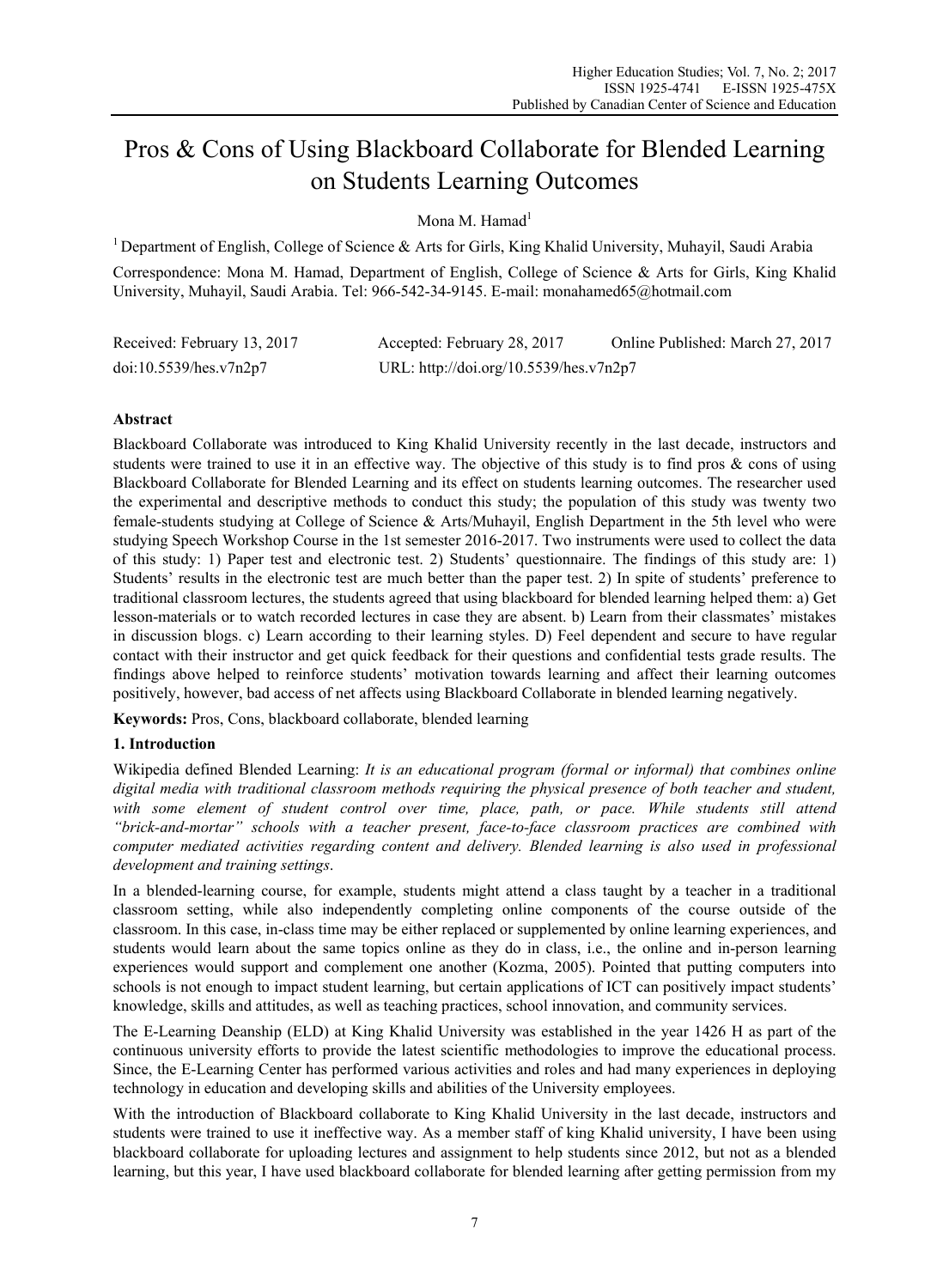university and college administration. Following terms and criteria of evaluation designed to fulfill quality matters of E-Learning Deanship of King Khalid university for teaching electronic or blended course, I used blackboard collaborate for virtual classroom, electronic exam, assignment, blogs, course messages and discussion threads to fulfill all course objectives and to get best desired learning outcomes.

#### *1.1 Objective of the Study*

Instructors of English language worked hard to motivate students towards learning English; they used different strategies and techniques to attain their objectives. The objective of this study is to find pros and cons of using Blackboard Collaborate for Blended Learning on students' learning outcomes, and getting students' opinions after experiencing blended learning.

#### **2. Literature Review**

Blended Learning is one of the most modern type of education that combines old and new in one frame of work, it preserves traditional methods, and makes use of technological invention to get students' attention who have already become addicted to digital media in their social life. This also to fulfill the global need to develop traditional methods of teaching to meet the current trends and standards of different education systems.

Saudi Arabia is a vast country, students come from distant places, so blended learning can help those who have problem of transportation, as mentioned before in a blended-learning course, students might make use of learning in a traditional classroom, and make use of online materials provided on blackboard independently by completing online components of the course outside the classroom from any place they might have access to internet.

Larsen (2012) pointed that blended learning affected student perceptions of the ESL writing course and make them feel more responsible for their own learning and take ownership of learning material. Choosri Banditvilai (2016) in his study Enhancing Students Language Skills Through Blended Learning where he used e-learning strategies in parallel with traditional classroom language teaching methods of the four Language learning skills found that online practice is directly beneficial to enhance the four language learning skills as well as autonomous learning and learner motivation. Mustafa Sariepeci, Hasan Cakri (2015) in their study: The Effect of Blended Learning Environments on Student Motivation and Student Engagement found that blended learning environment had meaningful increase in average academic achievement when compared to students in face-to-face learning environment. In addition, blended learning has a medium level effect size on students' levels of academic achievement. Zurita, Hasbun, Baloian, Jerez (2015) in their study: A Blended Learning Environment for Enhancing Meaningful Learning Using 21st Century Skills, found that there is a significant increase in meaningful learning by the end of the course that was supported by blended-learning, their study illustrates the potential that blended-learning environments offer for higher education. Nagwa A. Soliman (2014) in her study: Using E-Learning to Develop EFL Students' Language Skills and Activate their Independent Learning revealed that E-Learning is an essential tool that should be used to supplement the EFL face-to-face class. It includes various activities and resources that if used by the students and monitored by the teacher, it could enhance students' language proficiency and independent learning, to meet world progresses, by utilizing technology to make students interact with the language and motivate them to work independently and thus eventually they become life-long learners. Ruba Obiedat, Lubna Nasir Eddeen and others (2014) in their study: Effect of Blended-Learning on Academic Achievement of Students in the University of Jordan stated that there is a significant and positive impact of blended learning on academic achievement of the students in university of Jordan. Demirer and Sahin (2013) in their study: Effect of Blended Learning Environment on Transfer of Learning: an experimental study, reported that although there is no significant difference between the groups in terms of academic achievement, the students in the blended group are more successful in transferring their knowledge to their projects than the ones in the face-to-face group. In conclusion, the results show that the blended learning approach has a positive effect on the transfer of learning. Jennifer Olson et al. (2011) in their study: An Analysis of E-Learning Impacts & Best Practices in Developing Countries showed that E-Learning helps to address shortages of teachers, using distant classroom and video conferences. It also addresses the shortage of learning material such as textbooks for students. The material could be made available on hand-held devices such as e-readers or mobile phones. It also improves the quality of education by providing improved informational content and learning approaches. Interactive, communicative E-Learning may promote the development of skills in students (so called "21st Century Skills"). Besides this, it helps to provide students with information and communications technology skills that help graduates to be better equipped to contribute to the knowledge-centered globalized economy of their counties.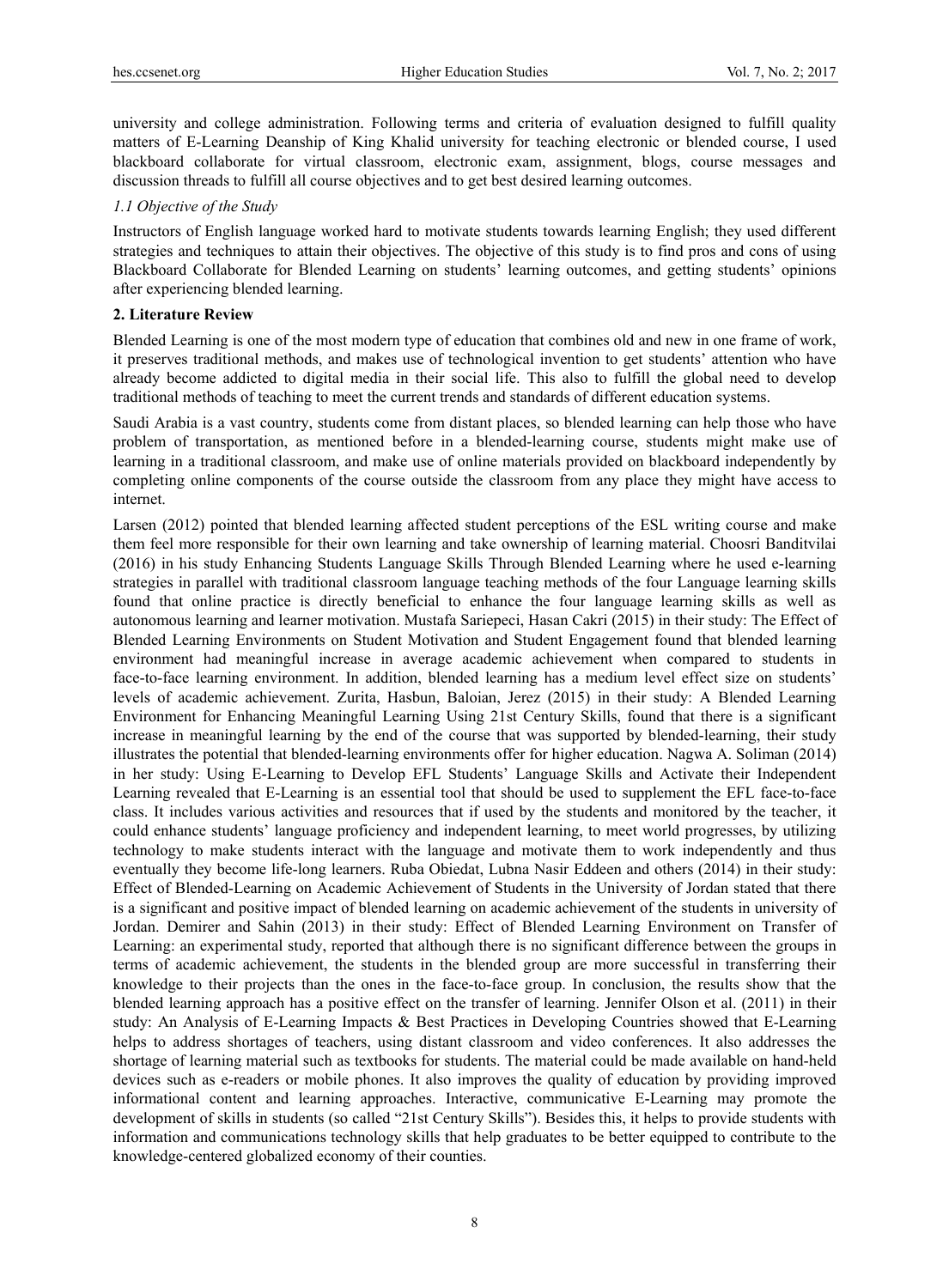## **3. Methodology**

#### *3.1 Data Collection*

The researcher used experimental and descriptive method to conduct this study.

#### *3.2 Population*

The population of this study was twenty two female-students studying at College of Science & Arts/Muhayil, English Department in the 5th level who were studying Speech Workshop Course from English Department in the 1st semester 2016-2017.

#### *3.3 Instruments of the Study*

Two instruments were used to collect the data of this study:

1) Paper test and electronic test. 2) Students' questionnaire.

*3.4 Reliability and Validity for Student Questionnaire* 

To find the validity of the students' questionnaire, the following formula was applied after finding reliability results using Cronbach's Alpha: Validity=  $\sqrt{\text{ReHable}}$  = 96 which is a high degree that reflects that students questionnaire-validity which indicates that the questionnaire is suitable to be used for the study.

#### **4. Statistics and Results**

#### *4.1 Tests Results*

The students were given two tests, a paper test after sixth week using traditional classroom methods of teaching and electronic test in thirteenth week using blended learning, and the results were compared. For each test certain chapters are covered. The results were coded using and analyzed using SPSS, the researcher used t-test through t-distribution to find the results, and the table below illustrates the results.

Table 1. Comparison of the electronic test and the paper test results

| Axis | Group      | Mean    | Std. Deviation |       | df | $Sig. (2-tailed)$ | Reality of 0.05 |
|------|------------|---------|----------------|-------|----|-------------------|-----------------|
| exam | e test     | 17.7727 | 1.34277        | 5.923 | 42 | .001              | significant     |
|      | paper test | 13.5455 | 3.06637        |       |    |                   |                 |

From the above table we can read that the value of (t-test) calculated (5.923) degree of freedom (42) and the value of the probability (.001) with reality level (0.05), these statistics approve the significant existence of differences between the electronic test results, and paper test results, for the benefit of electronic test results, which show that learning outcomes after using Blackboard Collaborate for Blended Learning is better.

## *4.2 Students' Questionnaire*

A- Figures below illustrate questionnaire results.



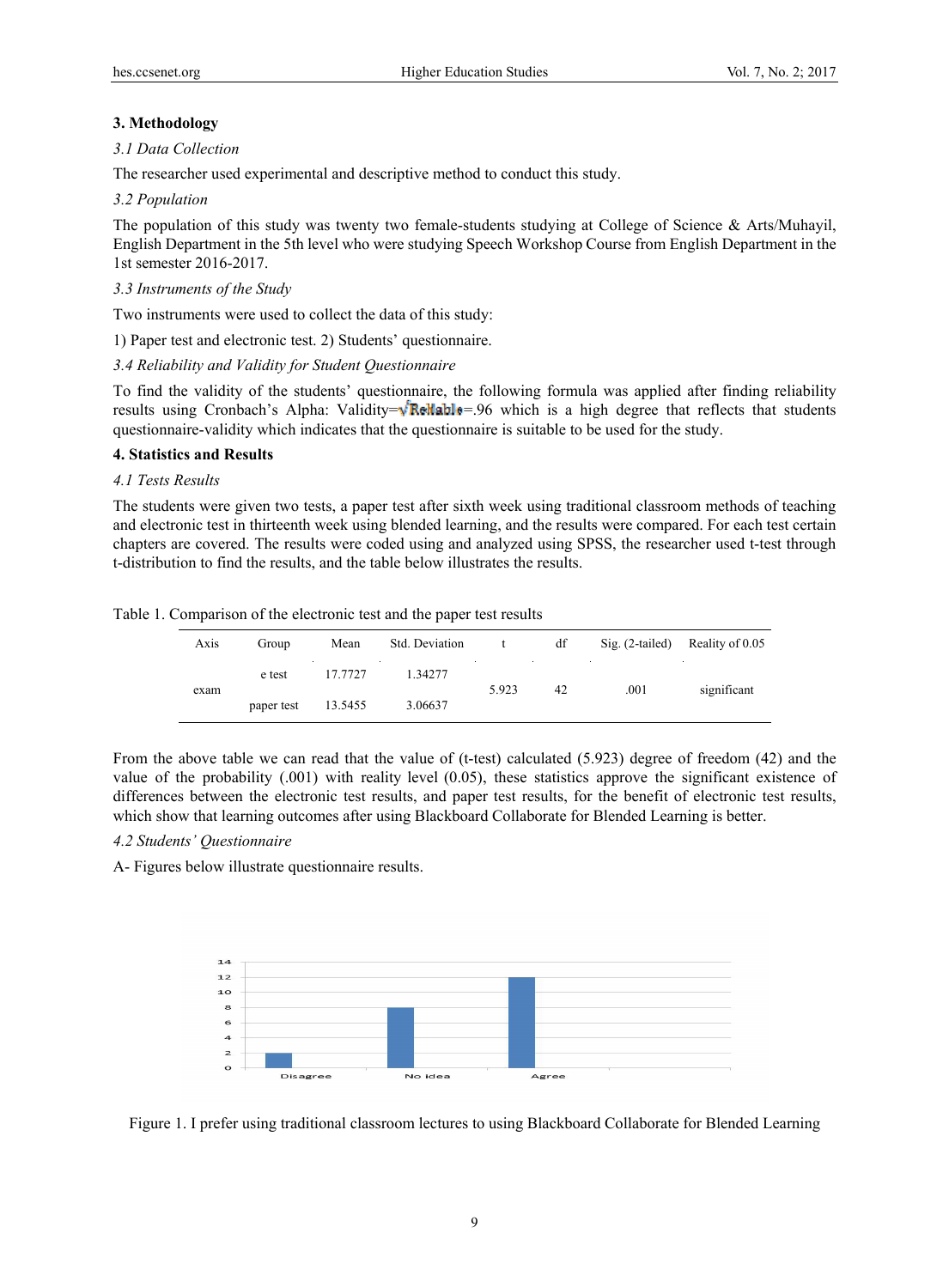In the above figure, two students disagree to the statement, eight students said they had no idea and twelve students agreed to the statement.



Figure 2. Traditional classroom lectures makes me feel more secure to have my teacher around face to face

In the above figure, four students disagree to the statement, two students said they have no idea and sixteen students agreed to the statement.



Figure 3. Blackboard Collaborate is helpful because I can access to lectures if I am absent

In the above figure, one students said she had no idea and 21 students agreed to the statement.



Figure 4. Having lectures on the Blackboard Collaborate is helpful to get and download lectures' materials whenever I want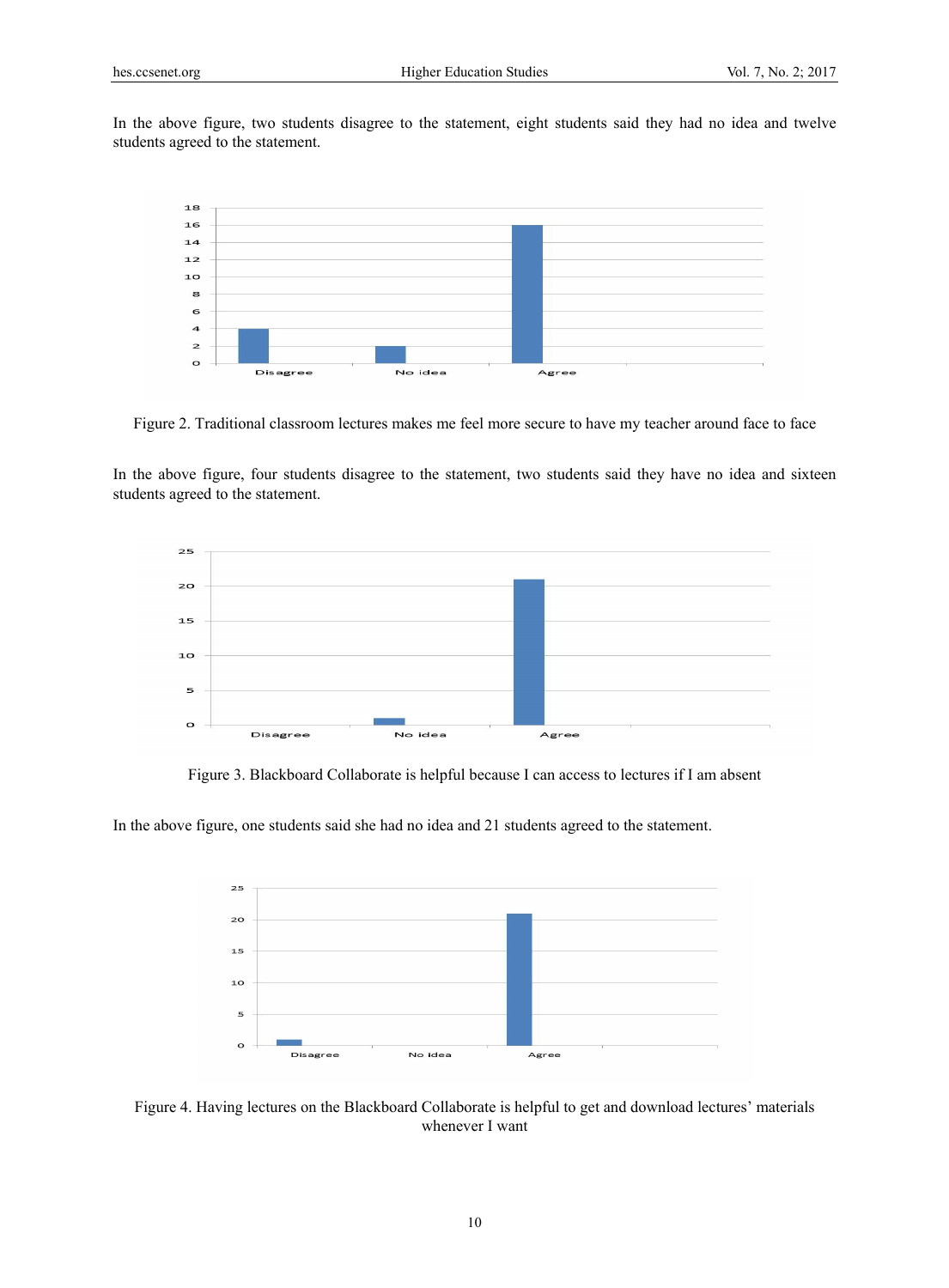In the above figure, one student disagree and twenty one students agreed to the statement.



Figure 5. Blogs helped me to develop my language skills from my classmates-posts

In the above figure two students disagree to the statement, one said she had no idea and nineteen students agreed to the statement.



Figure 6. Using Blackboard Collaborate for Blended Learning helped me to learn according to my learning style and time

In the above figure, three students disagree to the statement, one said she had no idea and eighteen students agreed to statement.



Figure 7. Using Blackboard Collaborate for Blended Learning is helpful because I can re-watch the lectures according to my understanding level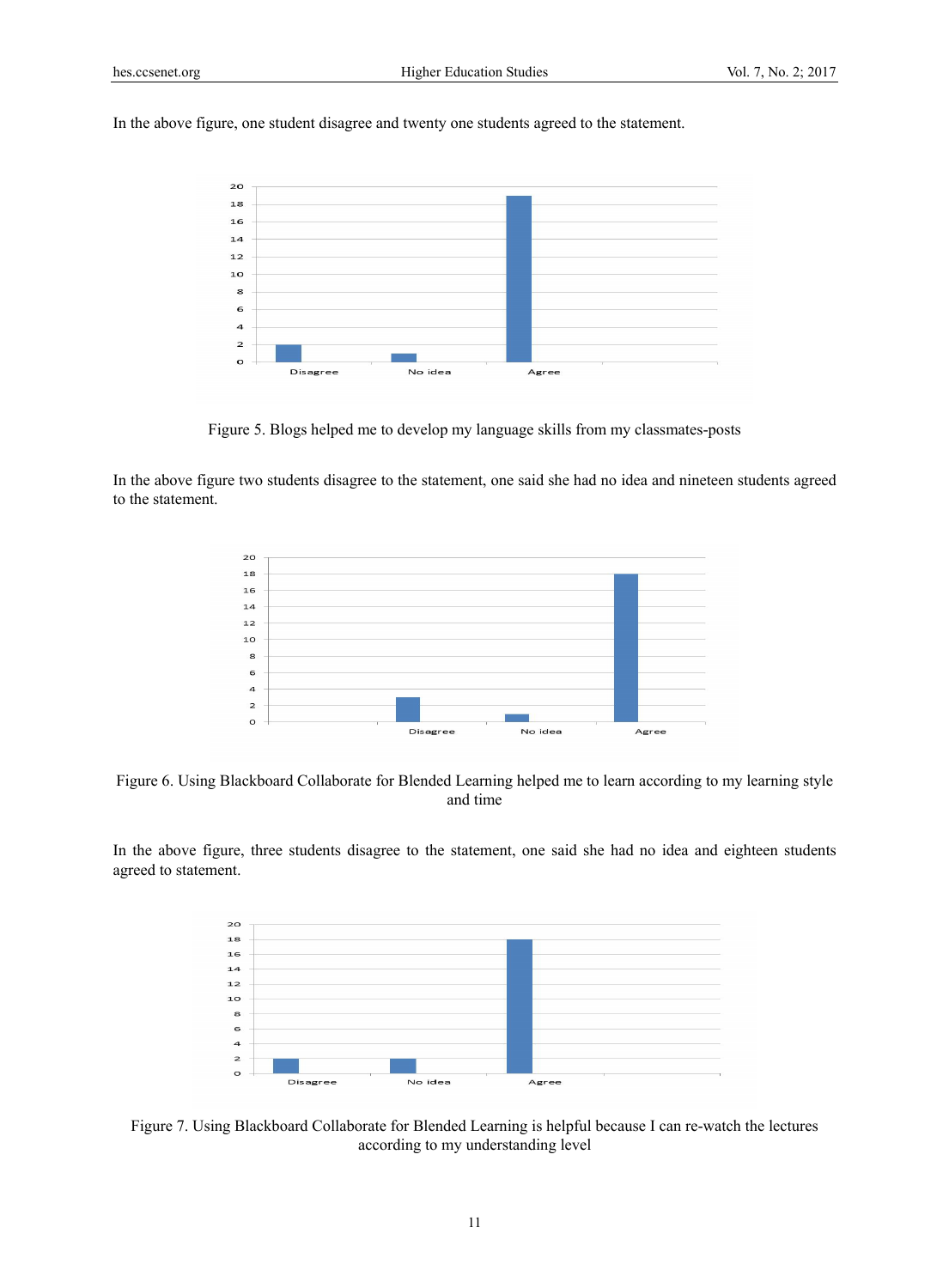In the above figure, two students disagree to the statement, two students said they had no idea and eighteen students agreed to the statement.



Figure 8. Due to bad net access I can't use the Blackboard Collaborate

In the above figure, one student disagree and twenty one students agreed to the statement.



Figure 9. Using Blackboard Collaborate for Blended Learning helped me to feel independent by getting immediate feedback

In the above figure, four students disagree to the statement, four students said they had no idea and fourteen students agreed to the statement.



Figure 10. I can contact my instructor and know my grades in a confidential way using Blackboard Collaborate for Blended Learning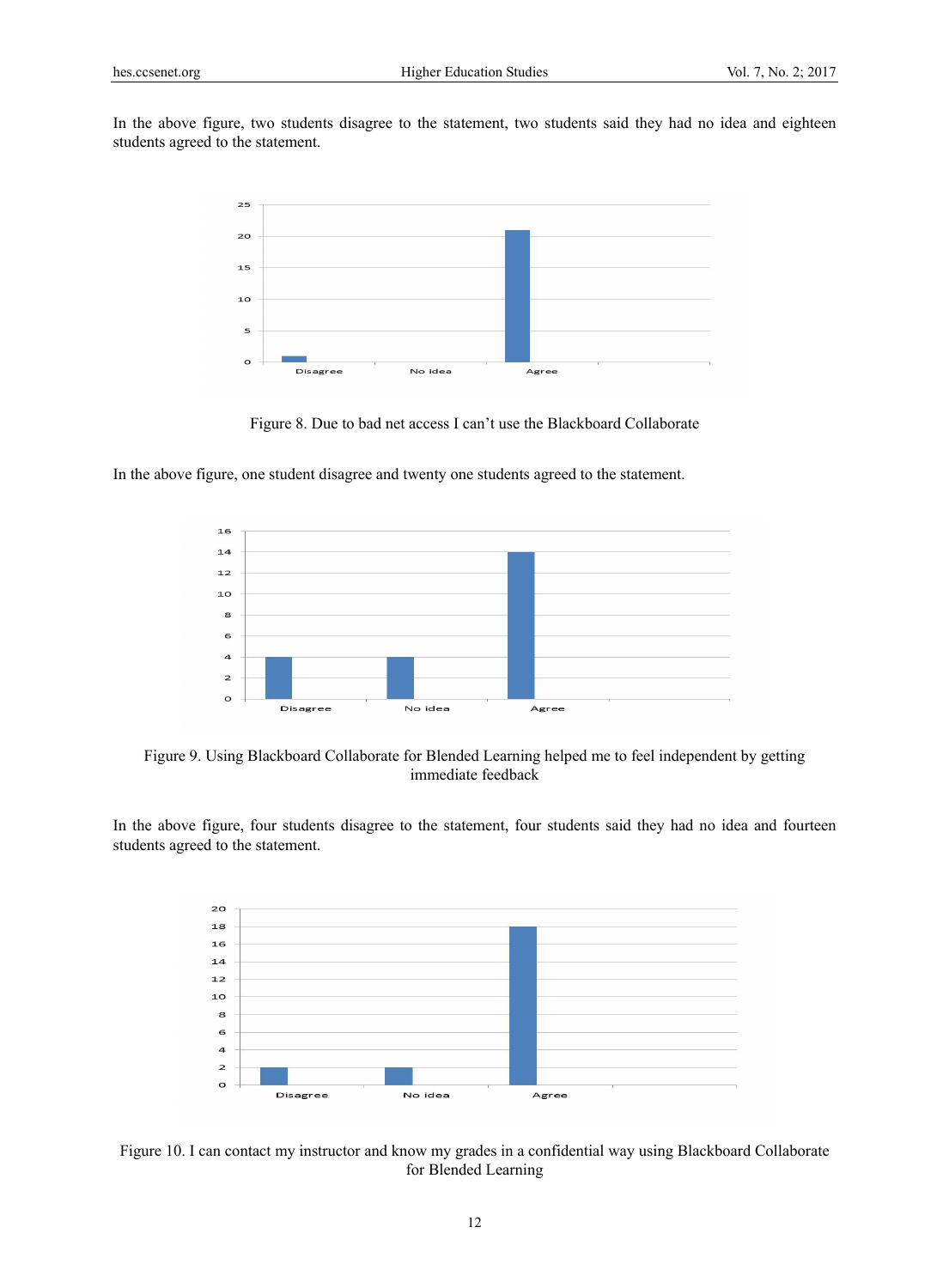In the above figure, two students disagree to the statement, two students said they had no idea and eighteen students agreed to the statement.

Table 2. Questionnaire analysis

| Statement                                 | Mean   | Std. Deviation | Test Value=2 |    |      | Reality of 0.05 | Value |
|-------------------------------------------|--------|----------------|--------------|----|------|-----------------|-------|
|                                           |        |                | t            | df | Sig  |                 |       |
| 1. I prefer using traditional classroom   |        |                |              |    |      |                 |       |
| lectures to using Blackboard Collaborate  | 2.4545 | .67098         | 3.177        | 21 | .005 | significant     | agree |
| for Blended Learning.                     |        |                |              |    |      |                 |       |
| 2. Traditional classroom lectures makes   |        |                |              |    |      |                 |       |
| me feel more secure to have my teacher    | 2.5455 | .80043         | 3.196        | 21 | .004 | significant     | agree |
| around face to face.                      |        |                |              |    |      |                 |       |
| 3. Blackboard Collaborate is helpful      |        |                |              |    |      |                 |       |
| because I can access to lectures if I am  | 2.9545 | .21320         | 21.000       | 21 | .001 | significant     | gree  |
| absent.                                   |        |                |              |    |      |                 |       |
| 4. Having lectures on the blackboard      |        |                |              |    |      |                 |       |
| Collaborate is helpful to get and         |        |                |              |    |      |                 |       |
| download lectures' materials whenever I   | 2.9091 | .42640         | 10.000       | 21 | .001 | significant     | agree |
| want.                                     |        |                |              |    |      |                 |       |
| 5. Blogs helped me to develop my          |        |                |              |    |      |                 |       |
| language skills by learning from my       | 2.7727 | .61193         | 5.923        | 21 | .001 | significant     | agree |
| classmates posts.                         |        |                |              |    |      |                 |       |
| 6. Using Blackboard Collaborate for       |        |                |              |    |      |                 |       |
| Blended Learning helped me to learn       | 2.6818 | .71623         | 4.465        | 21 | .001 | significant     | agree |
| according to my learning style and time.  |        |                |              |    |      |                 |       |
| 7. Using Blackboard Collaborate for       |        |                |              |    |      |                 |       |
| Blended Learning is helpful because I can |        |                |              |    |      |                 |       |
| re-watch the lectures according to my     | 2.7273 | .63109         | 5.405        | 21 | .001 | significant     | agree |
| understanding level.                      |        |                |              |    |      |                 |       |
| 8. Due to bad net access I can't use the  |        |                |              |    |      |                 |       |
| Blackboard Collaborate.                   | .9091  | .42640         | 10.000       | 21 | .001 | significant     | agree |
| 9. Using Blackboard Collaborate for       |        |                |              |    |      |                 |       |
| Blended Learning helped me to feel        |        |                |              |    |      |                 |       |
| independent<br>by<br>getting<br>immediate | 2.4545 | .80043         | 2.664        | 21 | .015 | significant     | agree |
| feedback.                                 |        |                |              |    |      |                 |       |
| 10. I can contact my instructor and know  |        |                |              |    |      |                 |       |
| my grades in a confidential way by using  |        |                |              |    |      |                 |       |
| Blackboard Collaborate for Blended        | 2.7273 | .63109         | 5.405        | 21 | .001 | significant     | agree |
| Learning.                                 |        |                |              |    |      |                 |       |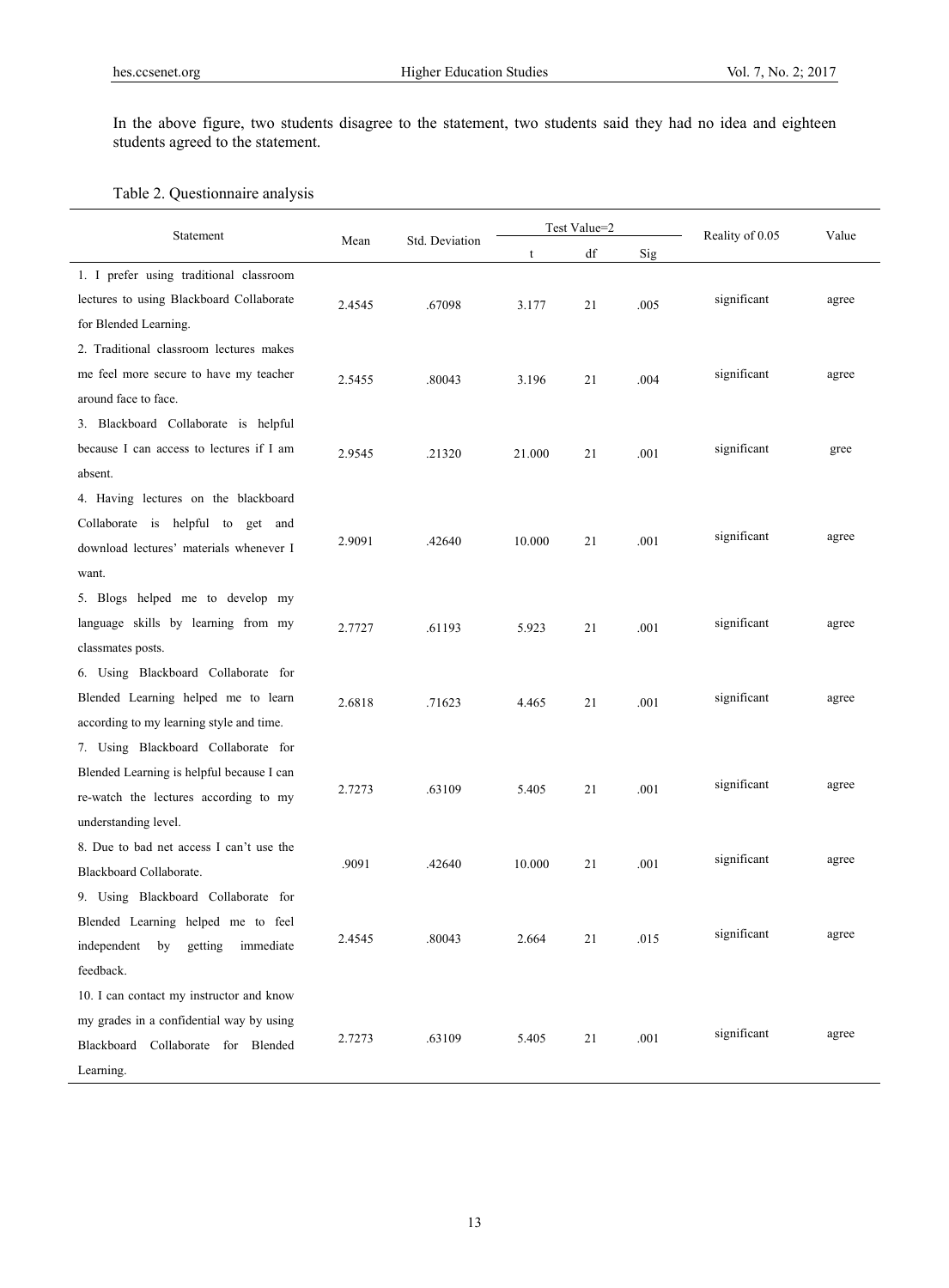# *4.3 Statistics and Data Analysis*

Reading the results in Table 2 above which reflects questionnaire responses that have been manually coded and analyzed using SPSS version 10, using t-test through t-distribution to find results.

Showing results of phrase No  $(1)$  in which the value of  $(T-test)$  is calculated  $(3.177)$  with degree of freedom  $(21)$ and the value of the probability (.005), which means that there is a statistical significance of the statistical reality conclusion of the term that says that student prefer using traditional classroom lectures to using Blackboard Collaborate for Blended Learning.

Showing results of phrase No (2) in which the value of (T-test) is calculated (3.196) with degree of freedom (21) and the value of the probability (.004), which means that there is a statistical significance of the statistical reality conclusion of the term that says that students traditional classroom lectures makes me feel more secure to have my teacher around face to face.

Showing results of phrase No (3) in which the value of (T-test) is calculated (21.000) with degree of freedom (21) and the value of the probability (.001), which means that there is a statistical significance of the statistical reality conclusion of the term that says that students think Blackboard Collaborate is helpful because they can access to lectures if they are absent.

Showing results of phrase No (4) in which the value of (T-test) is calculated (10.000) with degree of freedom (21) and the value of the probability (.001), which means that there is a statistical significance of the statistical reality conclusion of the term that says that students approve that having lectures on the Blackboard Collaborate is helpful to get and download lectures' materials whenever they want.

Showing results of phrase No (5) in which the value of (T-test) is calculated (5.923) with degree of freedom (21) and the value of the probability (.001), which means that there statistical significance of the statistical reality conclusion of the term that says that students approve that blogs helped them develop their language skills by learning from their classmates posts.

Showing results of phrase No (6) in which the value of (T-test) is calculated (4.465) with degree of freedom (21) and the value of the probability (.001), which means that there statistical significance of the statistical reality conclusion of the term that says that students agreed using Blackboard Collaborate for Blended Learning helped them to learn according to their learning style and time.

Showing results of phrase No (7) in which the value of (T-test) is calculated (5.405) with degree of freedom (21) and the value of the probability (.001), which means that there statistical significance of the statistical reality conclusion of the term that says that students agreed using Blackboard Collaborate for Blended Learning is helpful because they can re-watch the lectures according to their understanding level.

Showing results of phrase No (8) in which the value of (T-test) is calculated (10.000) with degree of freedom (21) and the value of the probability (.001), which means that there statistical significance of the statistical reality conclusion of the term that says that students can't always use the blackboard collaborate.

Showing results of phrase No (9) in which the value of  $(T.test)$  is calculated (2.664) with degree of freedom (21) and the value of the probability (.015), which means that there statistical significance of the statistical reality conclusion of the term that says that using Blackboard Collaborate for Blended Learning helped students to feel independent by getting immediate feedback.

Showing results of phrase No (10) in which the value of (T-test) is calculated (5.405) with degree of freedom (21) and the value of the probability (.001), which means that there statistical significance of the statistical reality conclusion of the term that says that students can contact instructor and know their grades in a confidential way by using Blackboard Collaborate for Blended Learning.

# *4.4 Discussion of Results*

After doing statistical procedure, the results of the student's questionnaire were:

1) Students prefer using traditional classroom lectures to using Blackboard Collaborate for Blended Learning.

2) Students prefer using traditional classroom lectures to using Blackboard Collaborate for Blended Learning support.

3) Students think Blackboard Collaborate is helpful because they can access to lectures if they are absent agrees with study of Jennifer Olson et al.  $(2011)$ .

4) Having lectures on the Blackboard Collaborate is helpful to get and download lectures' materials whenever students want, this finding support (Nagwa, 2014), however, it disagrees with Demirer and Sahin's finding.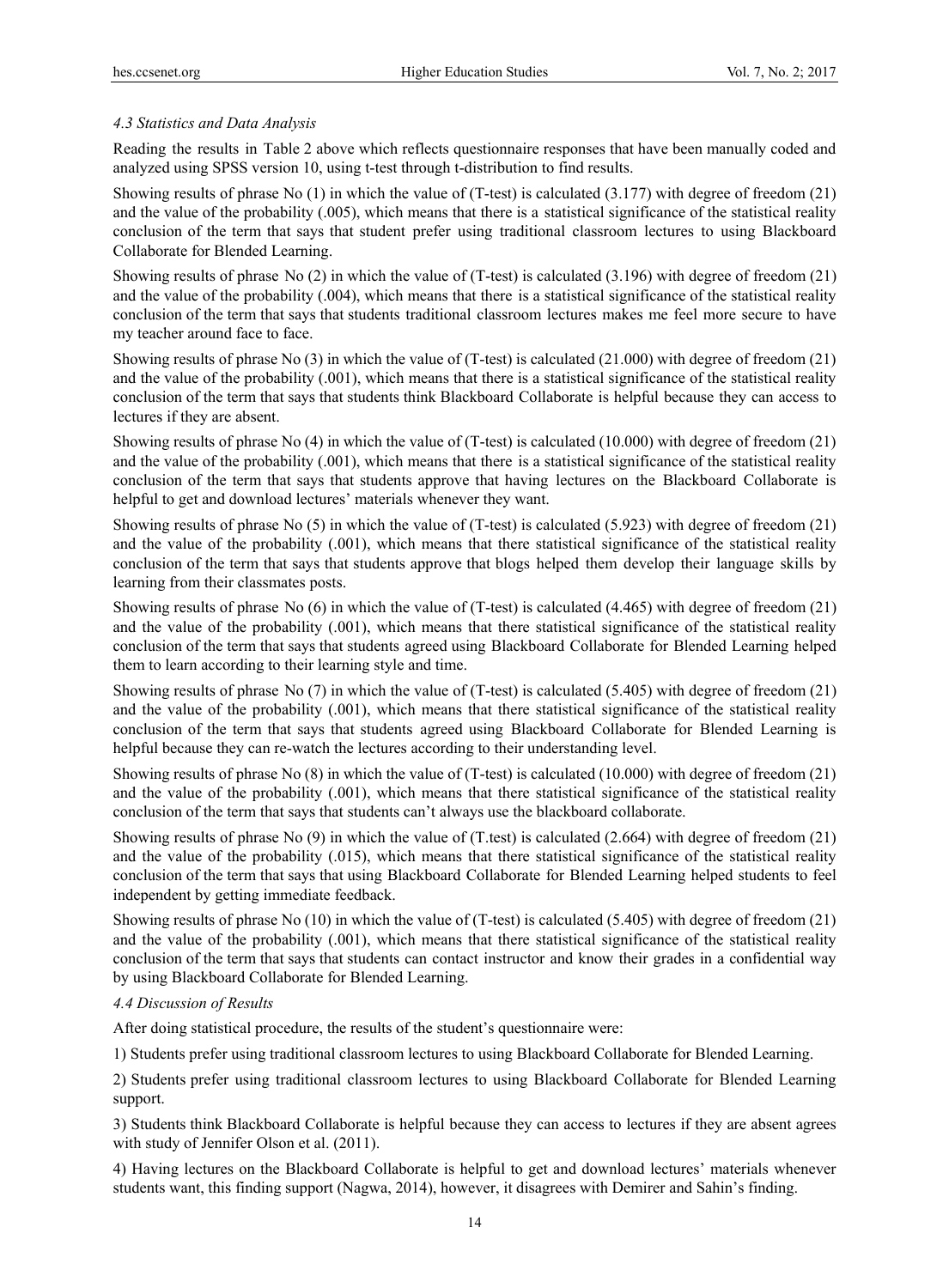5) Blogs helped me to develop my language skills by learning from my classmates-posts, this result agrees with Nagwa A. Soliman's (2014) finding, but disagrees with Demirer and Sahin's finding.

6) Using Blackboard Collaborate for Blended Learning helped students to learn according to their learning style and time, this result supports both Ruba and Lubna (2014) and Mustafa, Hasan's (2015) findings.

7) Using Blackboard Collaborate for Blended Learning helped students to learn according to their understanding level, this result does not only agree with Ruba Obiedat et al. (2014) study finding, but also agrees with Mustafa and Hasan's (2015) finding.

8) Students can't always use the Blackboard Collaborate due to bad access of net.

9) Using Blackboard Collaborate for Blended Learning helped students to feel independent by getting immediate feedback, this result agrees with Larsen (2012) and Demirer and Sahin's (2013) finding.

10) Students can contact instructor and know their grades in a confidential way by using Blackboard Collaborate for Blended Learning, this result agrees with Choosri Banditvilai's (2016) study finding.

#### **5. Conclusion**

If we divide the above results to pros and cons we will find that using Blackboard Collaborate for Blended Learning have more pros than cons. From these pros, students using electronic test got better learning outcomes than those who used paper test, also students questionnaire results showed that students are satisfied of using Blackboard Collaborate and Blended Learning as it is helpful to them, they can access, download lectures and learning materials any time they want, they feel confident, confidential by having their exam results individually, moreover, they can learn according to their learning styles, and they can learn from their mates-posts, however, using Blackboard Collaborate for Blended Learning cons are due to the bad access to internet which doesn't help the students to retain their learning material when they want, moreover, the students need to be aware of the advantages of using Blackboard Collaborate for Blended Learning as some students still believe that traditional classroom is more practical.

#### **6. Recommendations**

We can't deny that face to face lectures has its advantages but we have to support using Blackboard Collaborate for Blended Learning as much as possible to support education technology and make use of resources that King Khalid University provides to staffs, moreover we have to prepare our students for further studies inside and outside the country to meet the global development in education system around the world, we should prepare our students to compete, not only inside Saudi Arabia, but also outside it, anywhere around the globe.

Using Blackboard Collaborate for Blended Learning can help to solve transport problem of ladies who can't reach colleges, and can make education attainable to every one regardless of age or place, also it can help to solve the problem of few instructors for specific subjects.

To overcome cons of using Blackboard Collaborate for Blended Learning, we have to activate and increase Electronic Labs in colleges, build electronic club in each city in central places with good net access, to be used by students outside the colleges to help those have problems in their areas.

#### **References**

- Banditvilai, C. (2016). Enhancing Students' Language Skills through Blended Learning. *The Electronic Journal of e-Learning*, *14*(3), 220-229.
- Demirer, V., & Sahin, I. (2013). Effect of blended learning environment on transfer of learning: An experimental study. *Journal Computer Assisted Learning*, *29*(6), 518-529. https://doi.org/10.1111/jcal.12009
- Jennifer, O. et al. (2011). *An Analysis of e-Learning Impacts & Best Practices in Developing Countries*. Michigan State University.
- Kozma, R. B. (2005). Monitoring and evaluation of ICT for education impact: A review. In D. A. Wagner, B. Day, T. James, R. B. Kozma, J. Miller, & T. Unwin (Eds.), *Monitoring and Evaluation of ICT in Education Projects: A Handbook for Developing Countries*. World Bank/Info Dev. Retrieved from http://www.infodev.org/en/Publication.9.html
- Larsen, L. J. (2012). *Teacher and Student Perspectives on a Blended Learning Intensive English program writing cours*e (Graduate Thesis and Dissertation). Iowa State University, Ames.
- Mustafa, S. H. C. (2015). The Effect of Blended Learning Environments on Student Motivation and Student Engagement: A Study on Social Studies Course. *Journal of Education and Science*, *40*(177), 203-216.